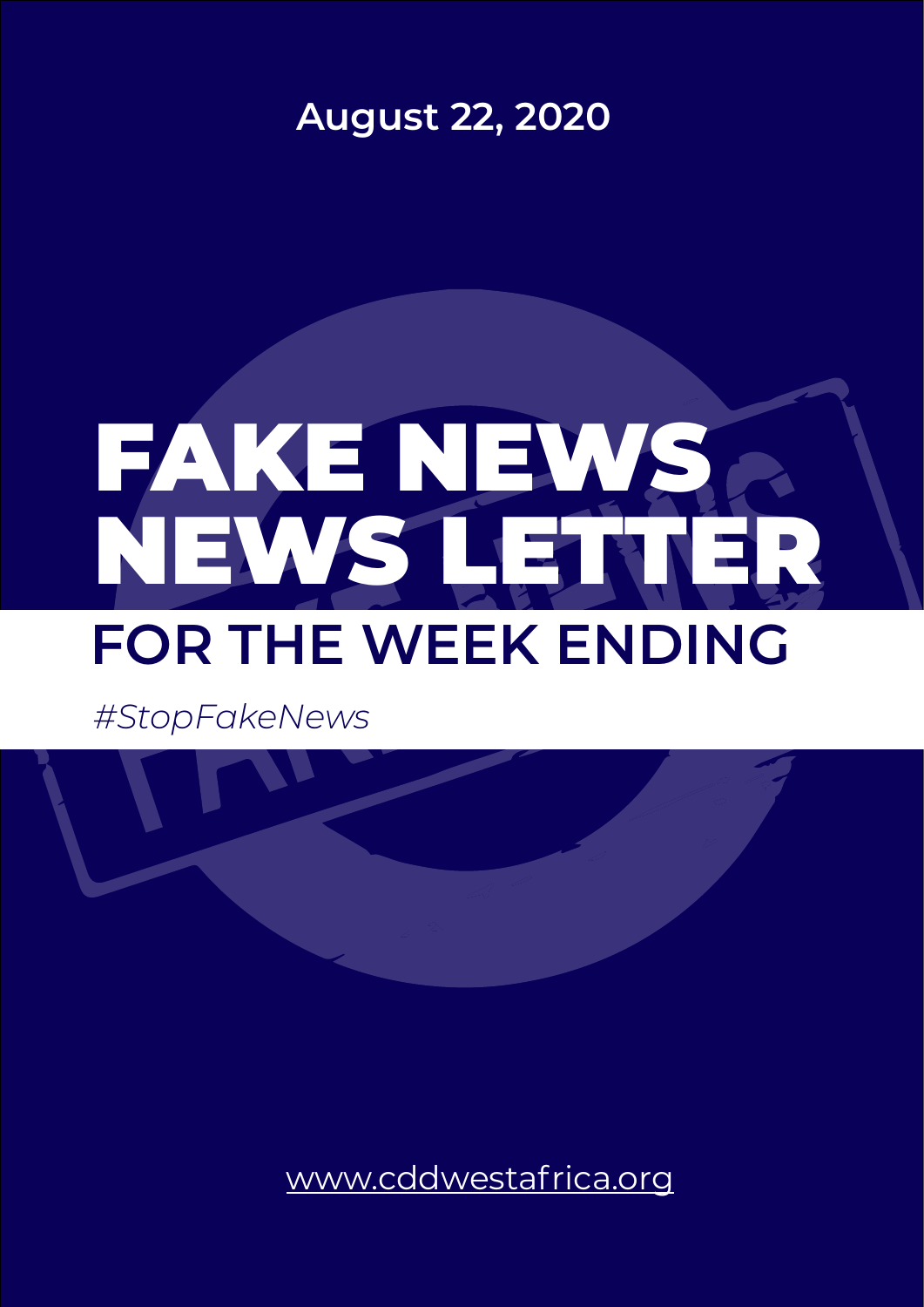

# **[FAKE NEWS NEWSLETTER](http://www.cddwestafrica.org)** [FOR AUGUST 17 TO AUGUST 22, 2020](http://www.cddwestafrica.org)

It is a fact that fake news spreads faster than the truth on social media all over the world.

Unfortunately, those who are in the business of generating fake news are trying out all forms of advanced approaches, making distinguishing real from false information difficult than ever.

Viral investment scams, fake videos and pictures and satirical contents containing misleading information are some of the new ways creators of disinformation thrive in the ecosystem.

 $O$ n Monday, August 17, 2020, fact-checkers at Centre for Democracy and Development (CDD) spotted on a [Facebook](https://www.facebook.com/groups/456622811170645/permalink/1725533237612923/) post claiming that an investor can win N50,000 instantly from N25,000 investment.

From calls for investment in money doubling scam to a claim on [Myafricatoday](https://myafricatoday.net/breaking-news-world-health-organization-sends-important-message-to-the-world-on-coronavirus-vaccine/) that the World Health Organization sent a message to the world on a Coronavirus vaccine, some of the disinformation countered this week are:

#### **[CAN YOU INVESTMENT N25K AND GET N50K INSTANTLY](https://www.cddwestafrica.org/fact-check-can-you-investment-n25k-and-get-n50k-instantly-using-winners-pay-investment-platform/)  USING WINNERS PAY INVESTMENT PLATFORM?**

The post which claimed the investment is an easy one said the 100 per cent benefit of investment can be received in less than one hour after payment is made.

According to the poster, the investment is legit as an investor can invest any amount of money and immediately get double the amount within 45 minutes.

The message read in part: *" I have just been credited from this platform. I invested 25k, I was paid 50,000 in not less than 45min. So I decided to share with you to join the platform and testify too. VIEW THE LINK BELOW*

https://chat.whatsapp.com/Gnk0hbzwbd4GNdMAINjjQX Contact the admin directly (09037026019) for more information.

However, investigations done by fact-checkers show that the message is an online scam as the evidence provided is very suspicious.

Checks by the CDD revealed that the mobile number of the "admin" as indicated in the message is registered as Anthony Joshua.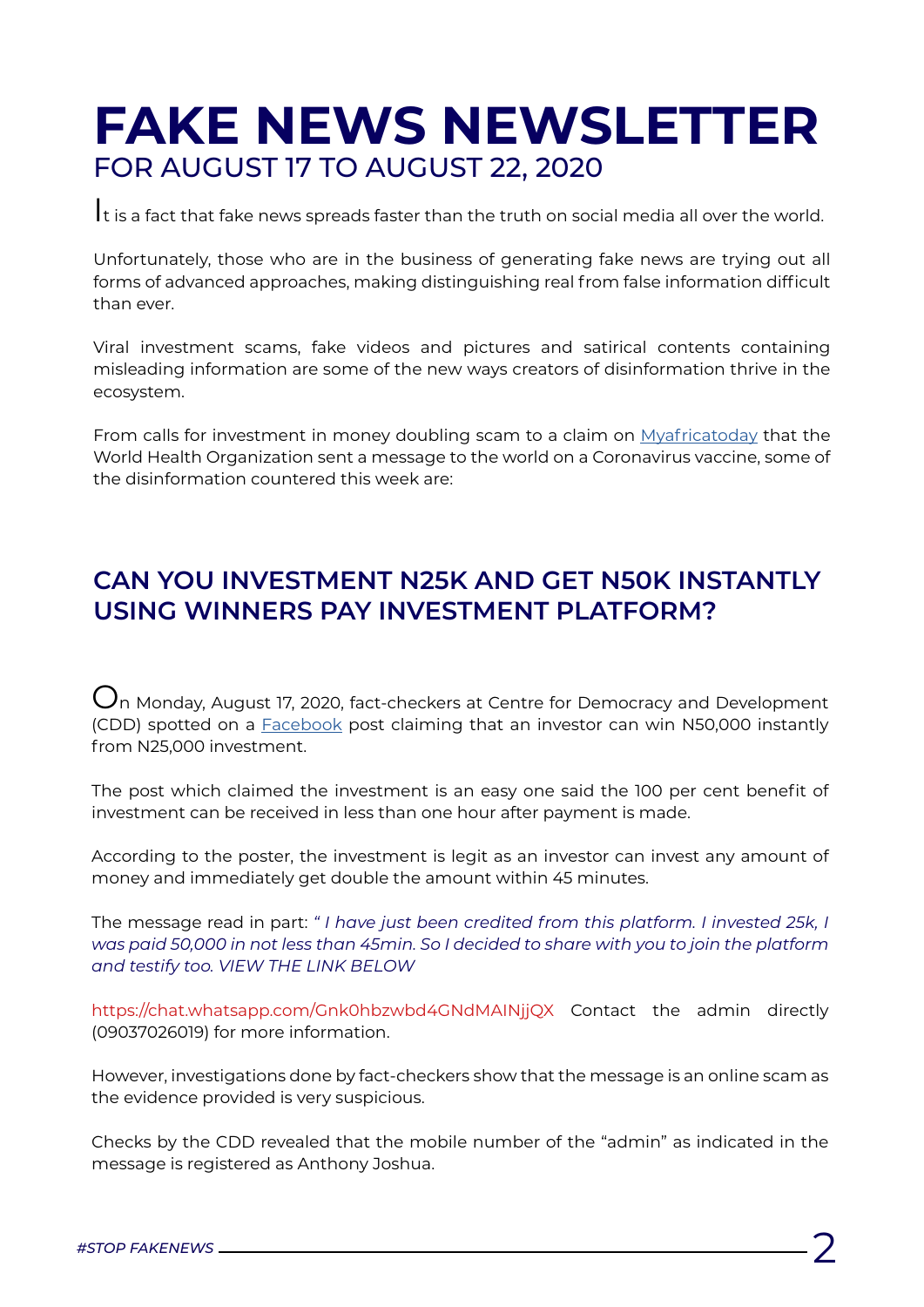*#STOP FAKENEWS* 3

#### **[NO, WHO DID NOT SEND MESSAGE ON COVID-19 VACCINE](https://www.cddwestafrica.org/fact-check-no-who-did-not-send-message-on-covid-19-vaccine/)**

On August 20, 2020, fact-checkers at CDD came across an article published on [Myafricatoday](https://myafricatoday.net/breaking-news-world-health-organization-sends-important-message-to-the-world-on-coronavirus-vaccine/) claiming that the World Health Organization sent an important message to the world on a Coronavirus vaccine.

The report headlined *"Breaking-news world health organization sends important message to the world on coronavirus vaccines",* said WHO's Secretary-General, Tedros Ghebreyesus, has revisited research on COVID-19 vaccine and its accessibility to the world.

According to the blog, WHO is working closely with various sectors and governments to ensure the availability of COVID-19 vaccine for all.

The report said WHO's decision comes at a time when some countries are opting to sell the vaccine, when available, at a high fee to nations vulnerable to the pandemic. WHO did not send messages to "the world" or leaders of countries regarding COVID-19 vaccine or its availability.

A review of the report by the blog also shows that no part of the content had the message purportedly sent to the world leaders by the WHO.

Also, on Tuesday, August 4, 2020, Dr Ghebreyesus at the WHO's briefing on COVID-19, discussed challenges of logistics involved in combatting the pandemic. Ghebreyesus in his statement highlighted numerous logistic failures in the initial response to the disease.

He said:

*"Supply nationalism exacerbated the pandemic and contributed to the total failure of the global supply chain."* 

Dr Ghebreyesus said this led to the lack of key supplies for dealing with the novel coronavirus in several nations.

Further checks by the centre show that the investment company have continued to pressure their clients to make payments for the deal with a promise of the 100 per cent return in less than one hour.

Read the full report [here](https://www.cddwestafrica.org/fact-check-can-you-investment-n25k-and-get-n50k-instantly-using-winners-pay-investment-platform/)

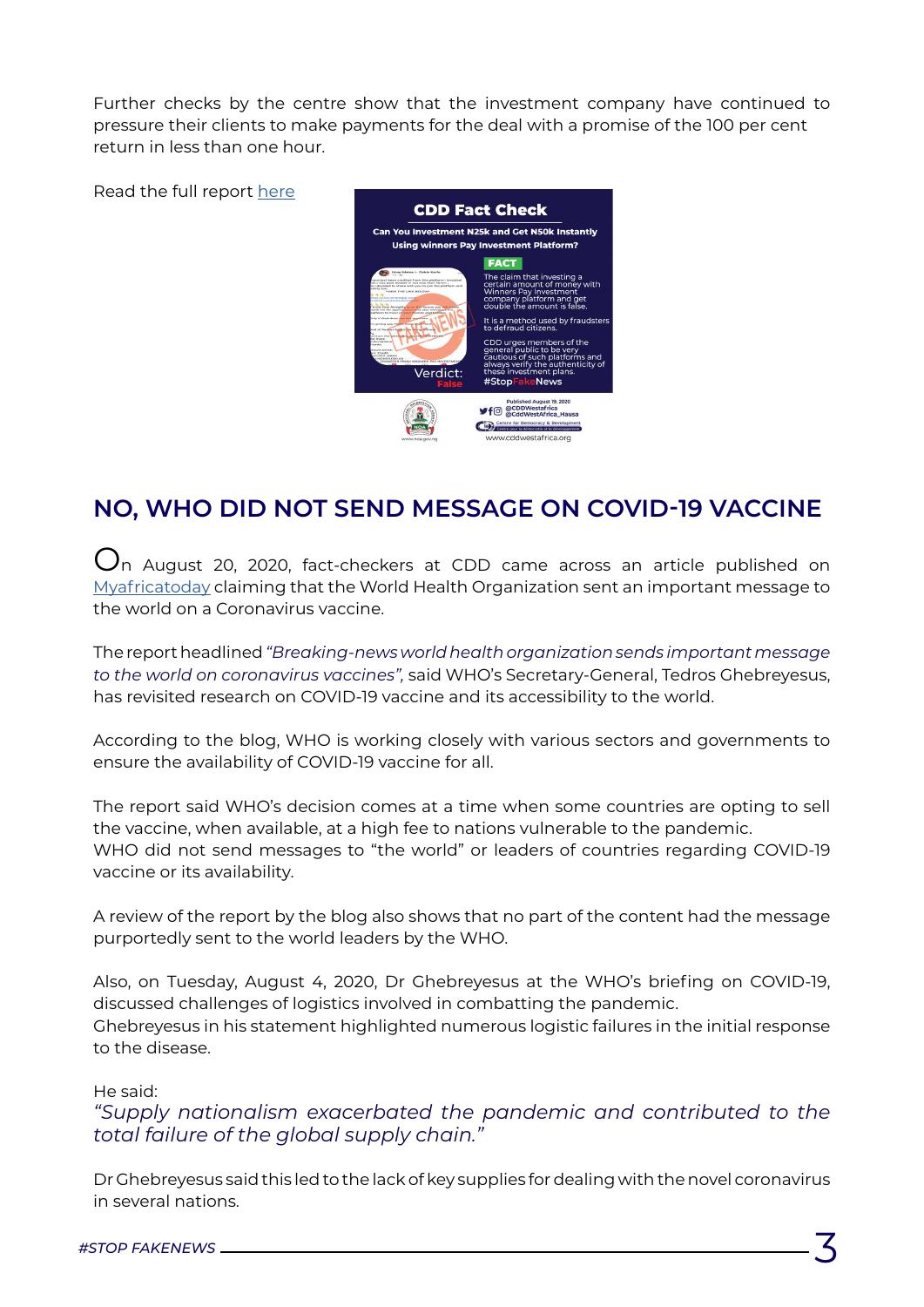



The claim that WHO sent messages to the world and leaders of nations on a vaccine or its accessibility is false.

Read full report [here](https://www.cddwestafrica.org/fact-check-no-who-did-not-send-message-on-covid-19-vaccine/)



 $\bigcup$ n August 18, 2020, fact-checkers at the CDD spotted a letter circulating widely on Facebook, Twitter and WhatsApp, particularly on groups largely dominated by Kano citizens.

The letter, supposedly from the Office of the Executive Governor of Kano state, dated August 18, 2020 and signed by Salihu Tanko Yakasai, the Senior Special Assistant on Media to Governor, claimed the Commissioner for Local Government and Chieftaincy Affairs in the state, Murtala Sule Garo, has been sacked.

Part of the letter read: "His Excellency the Governor of Kano State Dr Abdullahi Umar Ganduje OFR has approved the relieve of appointment of the appointment of Hon. Murtala Sule Garo as the Commissioner for Local Government and Community Development of Kano State with effect from today, Tuesday 18th of August, 2020."

*"Accordingly, he is required to hand over all government property in his possession to the Permanent Secretary and Cabinet Affairs in the Office immediately,*" the letter added.

Fact checks by CDD show that no press release or letter was issued by the Kano State Government or the SSA on Media to Governor Ganduje on the sack of Garo.

When reached, Yakasai confirmed that the letter announcing the sack of Garo is fake. *"I didn't sign any letter sacking the Commissioner; therefore, the letter in circulation saying the Commissioner is sacked is fake,"* Yakassai said.

He debunked the claim that Garo had been sacked by the Governor nor that he (Yakasai) signed the letter announcing purported sack.

#### **[KANO GOVERNOR GANDUJE DID NOT SACK COMMISSIONER](https://www.cddwestafrica.org/fact-check-kano-governor-ganduje-did-not-sack-commissioner-for-local-government-and-chieftaincy-affairs/)  FOR LOCAL GOVERNMENT AND CHIEFTAINCY AFFAIRS**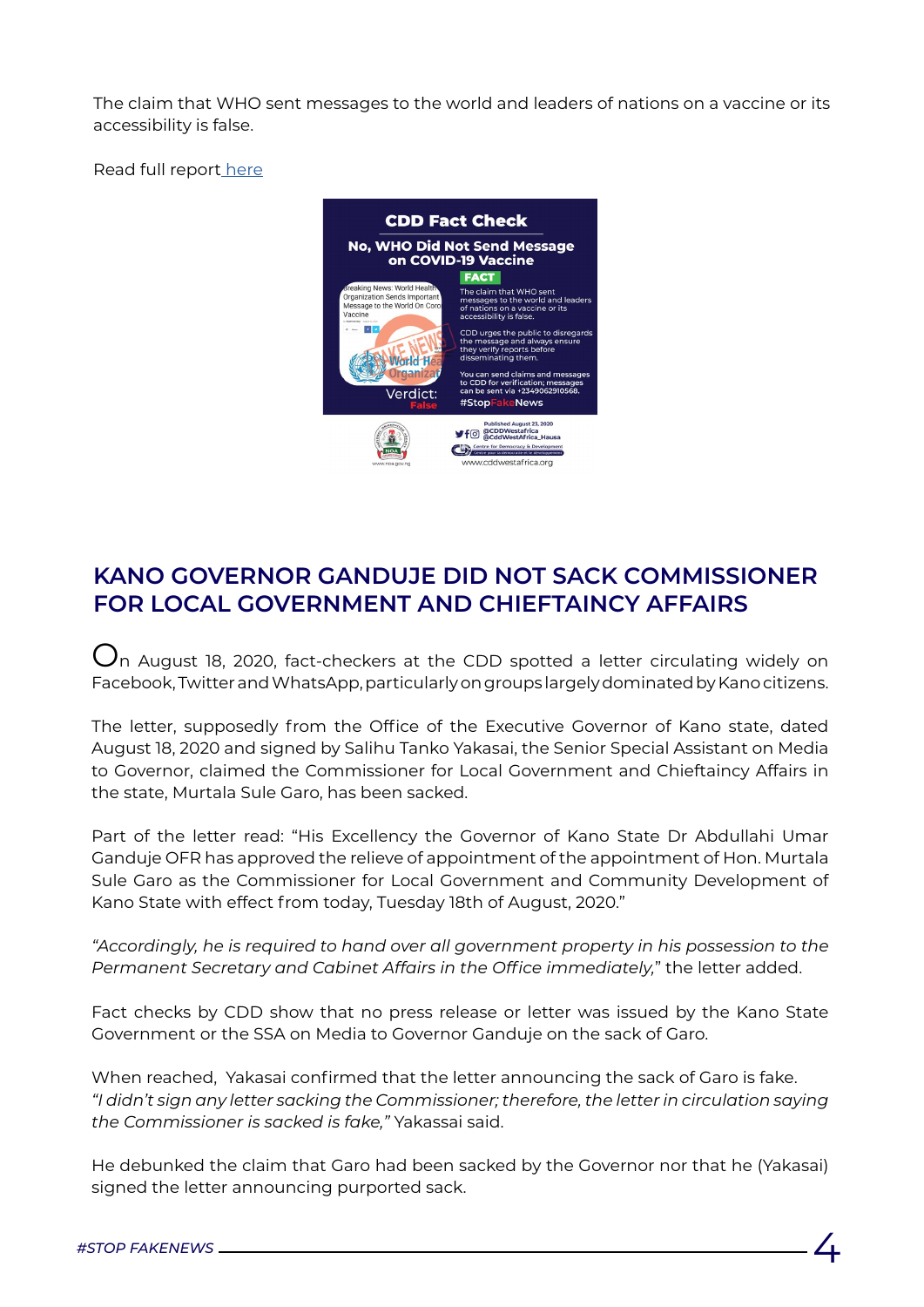*#STOP FAKENEWS* 5

Un August 18, 2020, a report by multiple online platforms, including The Nigeran [Post,](https://thenigerianpost.com.ng/2020/08/17/edo-2020-apc-printing-fake-voters-cards-pdp-alleges/) which was attributed to the Peoples Democratic Party (PDP) claimed that the All Progressives Congress (APC) is printing fake Permanent Voters' Cards (PVC) ahead of the Edo Governorship election.

The headline, *"Edo 2020: APC Printing Fake Voters Cards, PDP alleges,"* the report said the PDP accused the APC of involving in such activity because the party realised it would not win the election. The PDP further alleged that the Fake PVCs are intended to be used by the APC to rig the poll.

Checks by fact-checkers at the CDD show that Only the Independent National Electoral Commission (INEC) produce **[Permanent Voters' Cards \(PVC\)](https://inecnigeria.org/permanent-voters-card-pvc/)** that can be used in any Nigeria election. In the past, INEC had clarified such claim, the Election Management Body on countless occasions, clarified that the PVC is coded to designated polling units and configured to specific and unique Smart Card Reader with robust security features.

As stated in the **INEC** election guideline, the **[Smart Card Reader](https://pdfs.semanticscholar.org/98f2/613d15eb4baef5c7c27f772bd2831d592b60.pdf)** is used before voter's accreditation to validate and authenticate the identity of the voter by cross-matching their fingerprints with data already stored in an embedded chip. Evidence suggests that the use of the Smart Card Reader has enhanced electoral integrity in Nigeria. The PVC is not transferrable, and any PVC not issued by INEC cannot be validated and authenticated for the purpose of voting in Nigeria elections, including in the Edo State governorship poll,

It is important to note that this is not the first time Nigerian politicians will raise and make such a false claim. During the 2019 general elections, INEC National Commissioner in charge of publicity, Barrister Festus Okoye, while reacting to allegations of the use of cloned PVC said such claim is only a ploy by politicians to pressure the Commission into disclosing the kind of security the Smart Card Reader possesses.

### **[CAN FAKE VOTERS' CARD BE USED IN EDO STATE](https://www.cddwestafrica.org/fact-check-can-fake-voters-card-be-used-in-edo-state-governorship-election/)  GOVERNORSHIP ELECTION?**

Read full report here